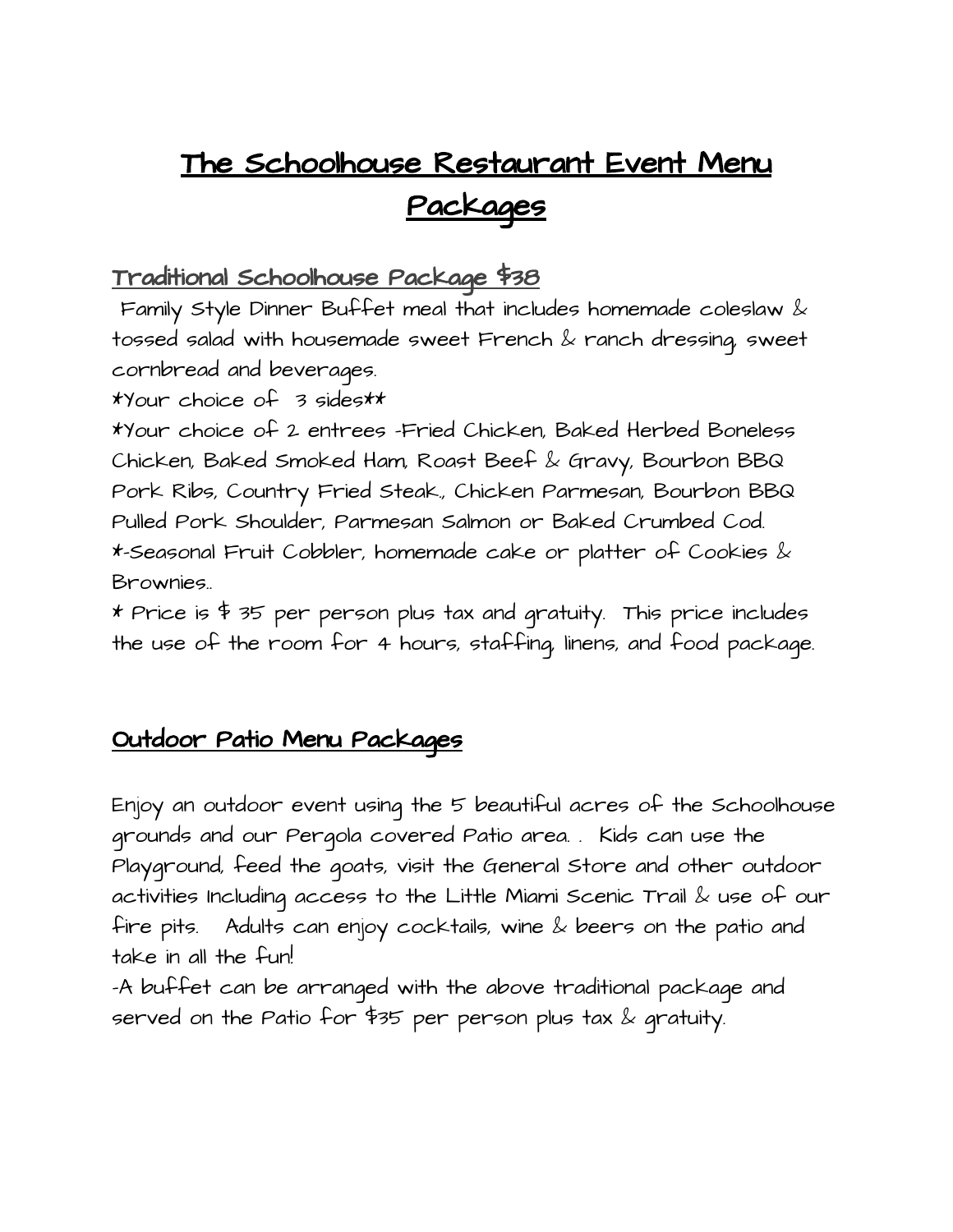-We can also provide a "Picnic" themed buffet for \$ 28 per person plus tax and gratuity. Minimums apply. Buffet can include:

\*choice of 2 : hamburgers, hot dogs, grilled chicken breasts  $\&$  BBQ pulled pork shoulder, or fried chicken.

\* choice of 3 Sides listed below.

\* choice of: assorted platter of cookies, brownies. Home made cake, assorted sliced fresh seasonal fruit, or seasonal fruit cobblers

\* Beverages

\* Bar service available on request.

\*Ask us for more ideas and information to enhance your outdoor event.

#### \*\*Side Options\*\*

Oven Roasted Red Potatoes Mashed Potatoes and Gravy. Mac & Cheese Country Style Whole Green Beans Sweet Kernel Corn 3Bean Baked Beans Glazed Baby Carrots Broccoli Salad Coleslaw Mix Greens Salad with dressing

We have tried to keep the menu as flexible as possible listing items which are favorites at The Schoolhouse. Please contact us with any questions or suggestions to these menus to personalize your menu. 513-831-5753 or [schoolhouserestaurant@fuse.net](mailto:schoolhouserestaurant@fuse.net)

\*price dependent on current market conditions. Adjustments may apply.